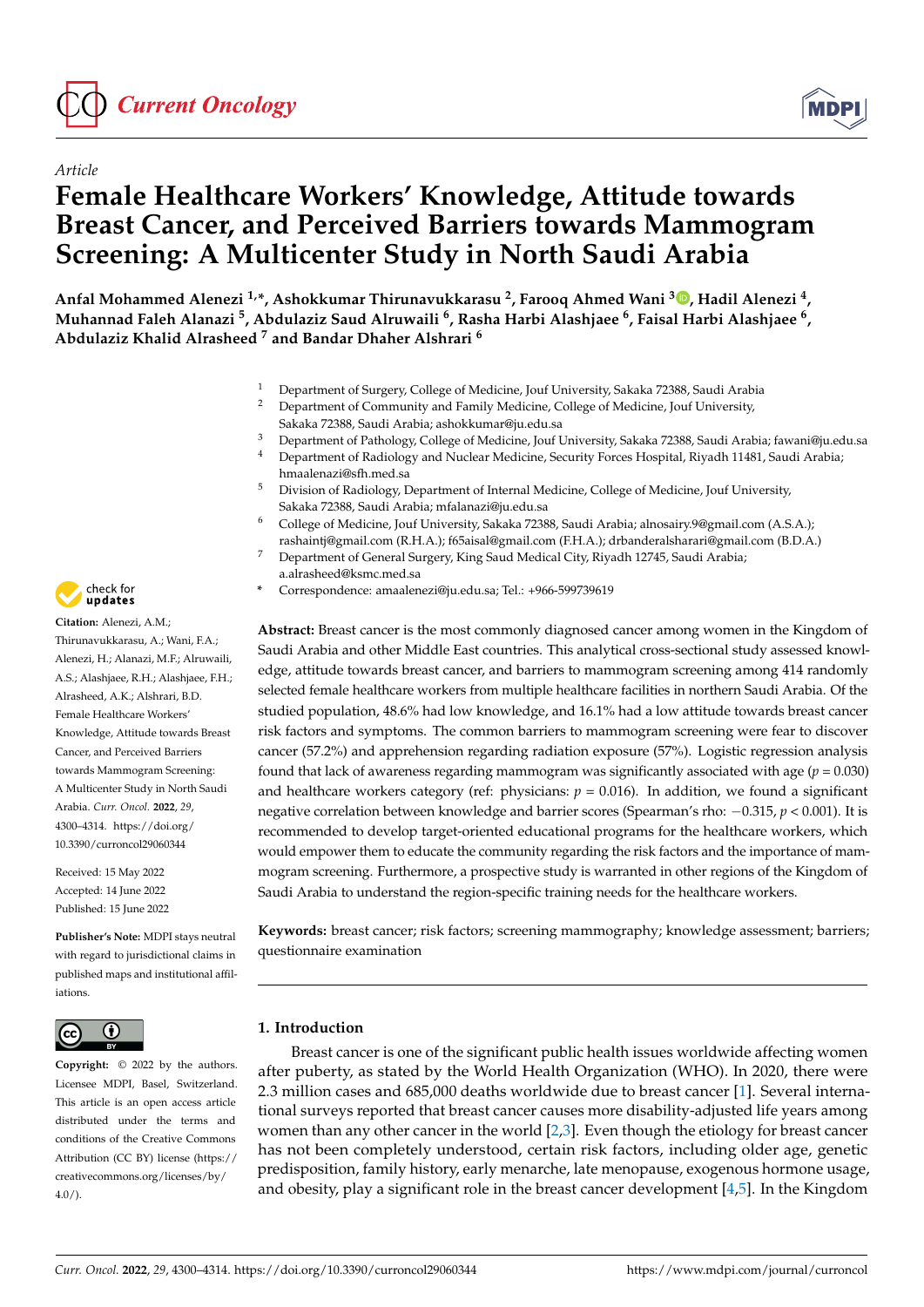of Saudi Arabia (KSA), breast cancer ranks as the number one reported cancer (14.2%), and cancer-related deaths among women have an increasing annual incidence of 3.01% and a mortality of 0.93% [\[6,](#page-13-5)[7\]](#page-13-6).

Various screening methods are available for detecting breast cancer at an earlier stage, including breast self-examination, clinical breast examination, and ultrasound; however, mammography remains the primary screening modality used worldwide. In the KSA, the mammography screening technique is used for early detection of breast cancer, and it uses low-frequency X-rays to detect the features of microcalcification or mass in the breast [\[8](#page-13-7)[,9\]](#page-13-8). As per the American Cancer Society's guidelines, breast cancer screening to be started at 40 years of age and annual screening to be done from 45 years of age. Considering the higher incidence of breast cancer in the KSA, the Ministry of Health has recommended breast cancer screening through mammogram for all women aged from 40 to 50 years for every two years and women aged 51 to 69 years should have regular mammograms for every one to two years [\[10\]](#page-13-9). In the KSA, Breast Cancer Early Detection (BCED) program aims to increase early-detected cases and reduce breast cancer mortality. As per the BCED, mammogram screening is available free of cost in hospitals, selected primary health centers, and mobile clinics for Saudi nationals and public sector workers. Women are enrolled in mammogram screening programs by raising awareness through different modalities [\[11\]](#page-13-10).

Recent epidemiological studies reported that women with inadequate knowledge regarding risk factors and susceptibility to breast cancer were less likely to accept breast cancer screening methods. Other factors associated with the low uptake of mammogram screening programs were low income, low education, and lack of information regarding available screening methods [\[12](#page-14-0)[,13\]](#page-14-1).

Healthcare workers (HCWs) play a critical role in imparting knowledge regarding available health services improving access and screening services provided by the concerned authorities. They also help in changing the behavior of an individual, families, and communities through different health-promotion activities [\[14,](#page-14-2)[15\]](#page-14-3). Hence, it is essential to improve the knowledge and skills of the HCWs. These factors can be achieved among the HCWs by continuously assessing the current awareness, perception, and barriers towards breast cancer screening programs.

Hence, the present study assessed the knowledge and attitude towards breast cancer among the female HCWs and identified the correlation between knowledge and attitude. This study also aimed to identify the barriers to breast cancer screening programs among them.

## **2. Materials and Methods**

# *2.1. Study Design and Setting*

The current analytical cross-sectional survey was conducted in the Aljouf region from December 2021 to April 2022. This region is situated in the northern part of the KSA, with a total population of about 500,000. Healthcare in the Aljouf region is delivered by the ministry of health (MOH), private sectors, and other ministries through four levels: primary, secondary, specialty hospitals, and medical cities. There are 62 primary health centers, 13 general hospitals, and 2 specialty hospitals in this region under the MOH, KSA.

### *2.2. Inclusion and Exclusion Criteria*

We included all the female HCW categories working in the MOH sector for a minimum duration of one year, namely doctors, nurses, pharmacists, lab technicians, and other categories. We excluded the HCWs on vacation, in different sectors (other than MOH), and those unwilling to give informed consent to participate in the present survey.

### *2.3. Sample Size Estimation*

By using Cochran's formula ( $n = z^2$  pq/e<sup>2</sup>), we estimated the minimum required female participants needed for this research. The following values were considered while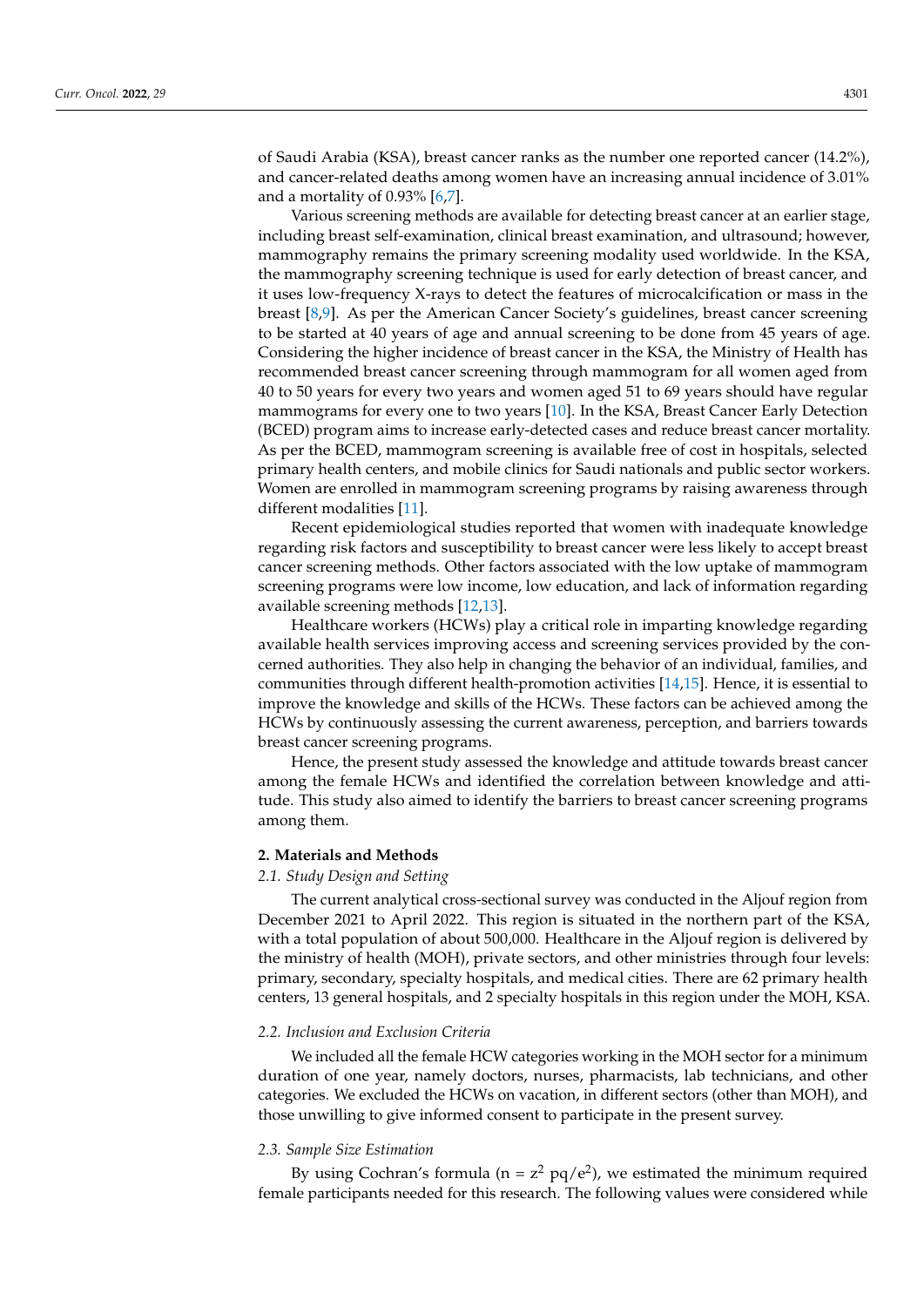calculating sample size, namely  $n =$  minimum size of the necessary sample,  $z = 1.96$  at the confidence level of 95%,  $p =$  expected proportion (we took 50% as the *p*-value to get the maximum sample size), and  $q = 1 - p$  and  $e =$  margin of error at 5%. Considering all the above-specified values, the estimated minimum required sample size was 384. Finally, we adjusted the sample size to 480, with the expected 20% non-response rate.

## *2.4. Sampling Method*

A multistage probability sampling method was performed to select the required study participants. In the first stage, we chose one general hospital, one tertiary care hospital, and all the PHCs from the Aljouf region. The research team used the lot technique to choose one general hospital and one specialty hospital from the available facilities. In the second stage, the required number of participants from each type of healthcare facility was selected based on the probability proportional to size in the following steps. Finally, we applied a systematic sampling method to select the female HCWs based on the allotted number.

## *2.5. Ethical Consideration*

After obtaining ethical clearance from the Aljouf regional research ethics committee, Qurayat health affairs, MOH (approval number 126), the data collectors began the survey. The following considerations were made to avoid ethical issues:

- 1. Informed consent—The study participants were briefed about this study, and their willingness to participate (informed consent) was obtained.
- 2. Risk to the participants: There was no risk for the participants, as it was questionnairebased research.
- 3. Respect for anonymity, privacy, and confidentiality: The collected details did not have any identification details of the study participants, and only the overall results of the participants were reported after the completion of the study. Hence, we maintained the anonymity of the respondents.

## *2.6. Data Collection Tool*

The present study used a standardized self-administered questionnaire prepared by a team of experts from general surgery, radiology, and public health departments based on existing pieces of literature [\[16](#page-14-4)[–18\]](#page-14-5). The structured questionnaire was tested for required validity and reliability. The independent experts examined the face and content validity of the data collection tool. Furthermore, we conducted a pilot study among the 30 different HCWs categories to understand the cultural adaptability and reliability in the local settings. All the pilot study participants agreed that the data collection tool was simple and easy to understand, and there were no missing data found in the completed data collection forms. The pilot study's test score reliability coefficient (Cronbach's alpha) for knowledge, attitude, and barrier scores were 0.78, 0.81, and 0.83, respectively, which showed good reliability in the present form of the survey questionnaire. Hence, the research team collected the data with the same data collection tool. The survey tool consisted of four sections; the first part inquired about socio-demographic details of the HCWs, including age (years), nationality, marital status, highest education qualification, current working healthcare facility, work experience duration, and HCW category. The second part consisted of sixteen questions. Of the sixteen questions, the first ten questions are related to the common risk factors (such as early puberty, late menopause, and family history), and the following six questions were related to common breast cancer symptoms. The participants were asked to choose "yes", "no", or "do not know". We gave a score of one for correct answers (response as yes) and zero for wrong answers (response as no or do not know). The third part consisted of ten questions related to the attitude of the HCWs towards breast cancer and patients diagnosed with breast cancer. The participants responded on a 5-point Likert scale ranging from strongly agree to strongly disagree, and scores were given from 5 (strongly agreed) to 1 (strongly disagree). The final part included ten questions about the barriers to uptake of the mammogram screening program,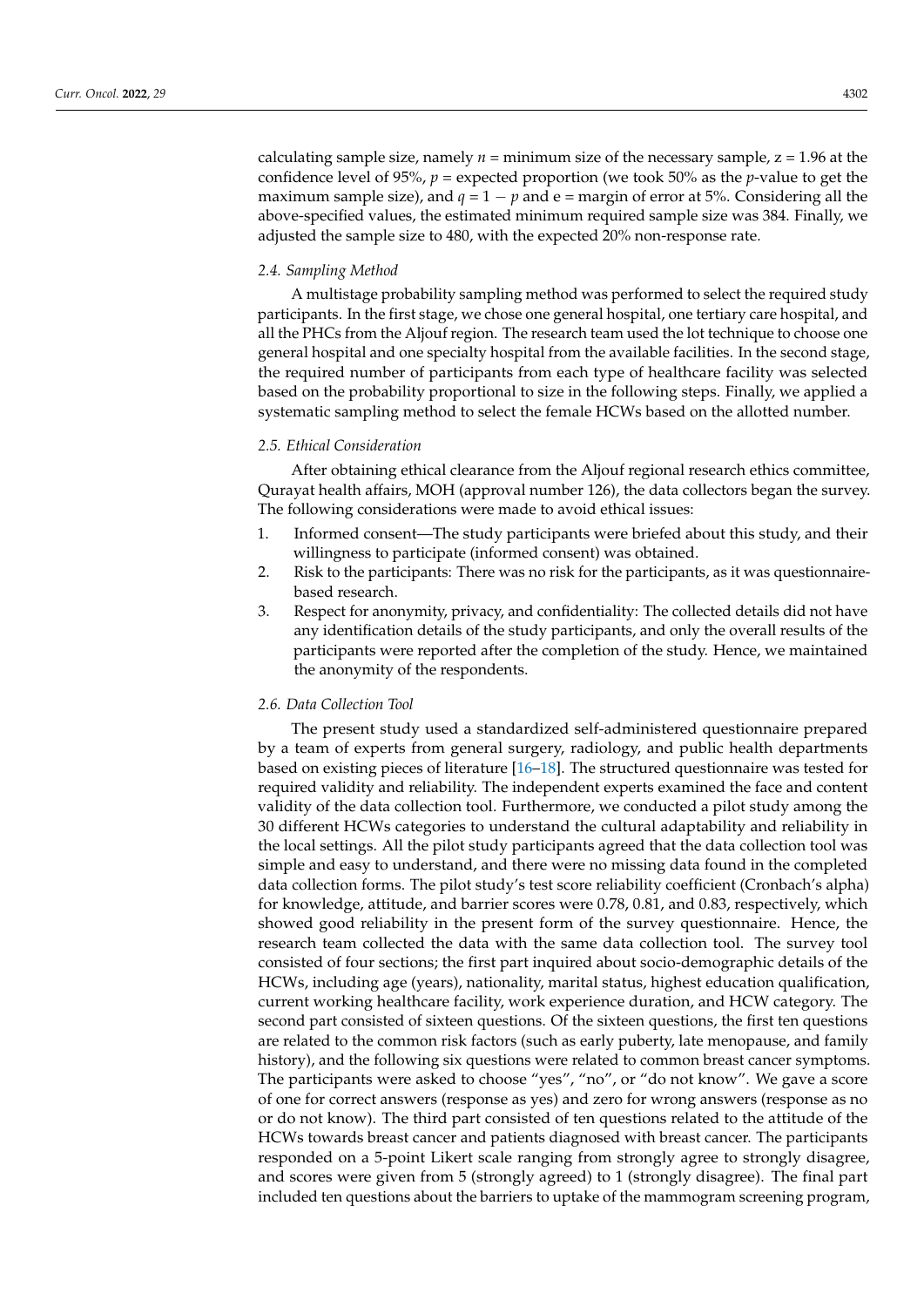including fear of the procedure, embarrassment due to breast-related tests, apprehension regarding radiation exposure, and fear of discovering cancer. The presence of a barrier was scored as one, and the absence of a barrier was scored as zero. Furthermore, the research team categorized knowledge, attitude, and barriers into high (80% and above of total scores), medium (60–79% of total scores), and low (less than 60% of total scores). Our categorization is as per the original Bloom's cut-off point and is supported by previous studies conducted among the HCWs in the KSA and other parts of the world. In Saudi Arabia, the HCWs are expected to have high knowledge ( $\geq$ 80%) of common public health problems, as they play a crucial role in preventing diseases by health education and delivering healthcare services implemented by the concerned authorities [\[19](#page-14-6)[,20\]](#page-14-7). Hence, we combined low and good scores as a single category for logistic regression analysis, and previously conducted surveys among the HCWs strongly support and justify our categorization.

### *2.7. Data Collection Procedure*

After necessary administrative approvals from the concerned healthcare facilities, the data collectors initiated the survey. We used an electronic shareable document (Google form) with the IRB-approved questionnaire for data collection. After briefing about the research rationale and objectives and obtaining informed consent, the selected HCWs were requested to fill the google form on the personal electronic device of the data collectors. For data security, the research team decided to give authorization only to the principal investigator to access, download, and export the survey's spreadsheet. In addition, the research team made three attempts in two weeks to communicate with the selected participants. The HCWs who were unwilling to participate and those who could not be communicated with despite three attempts were recorded as non-respondents.

#### *2.8. Statistical Analysis*

We used the statistical package for social sciences, version 21, to export data from spreadsheets, coding, recoding, and analysis (SPSS Statistics for Windows, Armonk, NY, USA: IBM Corp.). The categorical and other descriptive results are presented as numbers (frequencies) and proportions (%), while the continuous data are presented as mean and standard deviation (SD). Initially, we performed the Shapiro–Wilk normality assumption test for the knowledge, attitude, and barriers scores. We found that all three types of scores did not meet the normality assumption (*p* < 0.001). Hence, we executed the Spearman's correlation coefficient rank test was also used to find the strength and direction of correlation between knowledge, attitude, and barriers scores. Finally, we performed a multivariable analysis using the binomial logistic regression method to find the significantly associated socio-demographic factors with the knowledge, attitude, barriers, and awareness of the MOH, Saudi Arabia's recommendation for mammogram screening for breast cancer. All the statistical analysis used in this research is two-tailed, and the *p*-value less than 0.05 was set as statistically significant.

#### **3. Results**

Of the 480 selected participants, 414 completed the survey with a response rate of 86.3%. Table [1](#page-4-0) depicts the background characteristics of the study participants. Of the 414 responses, the majority (68.6%) are Saudi nationals, married (58.0%), bachelor's degree holders (68.8%), nurses, and midwives (45.2%). The mean  $\pm$  SD age of the studied population was  $31.17 \pm 6.04$  years. Regarding work settings, 23.4%, 43.0%, and 33.6% of the participants worked at PHCs, general hospitals (secondary care), and tertiary care centers, respectively.

Table [2](#page-5-0) presents the participants' knowledge regarding breast cancer risk factors and symptoms. Regarding breast cancer risk factors, the highest proportion of correct answers was observed regarding family history of breast cancer (79.0%) and smoking (66.2%). In comparison, the lowest proportion of correct answers was seen with regards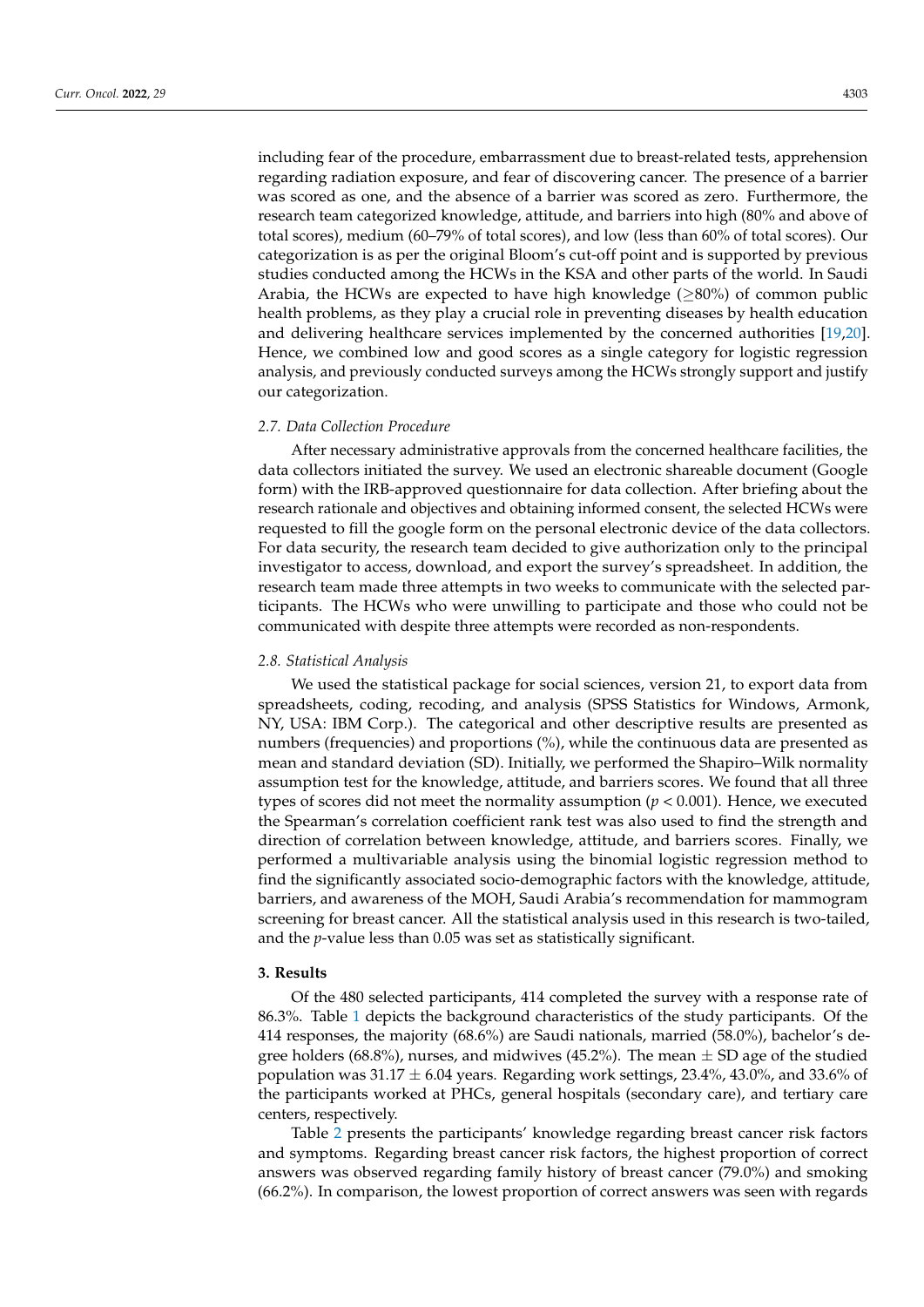to early puberty (26.8%) and late first pregnancy (31.2%). More than three-fourths of the HCW's correctly responded regarding change in size or shape of the breast (80.9%), non-painful lumps in the breast (75.1%), and nipple discharge (74.2%) being the risk factors of breast cancer.

| Variables                                                                                    | Frequency        | $\%$ |
|----------------------------------------------------------------------------------------------|------------------|------|
| Age in years (mean $\pm$ SD)                                                                 | $31.17 \pm 6.04$ |      |
| Nationality                                                                                  |                  |      |
| Saudi                                                                                        | 284              | 68.6 |
| Non-Saudi                                                                                    | 130              | 31.4 |
| Marital status                                                                               |                  |      |
| Married                                                                                      | 240              | 58.0 |
| Single                                                                                       | 145              | 35.0 |
| Divorced/Widowed                                                                             | 29               | 7.0  |
| Education                                                                                    |                  |      |
| Diploma                                                                                      | 73               | 17.6 |
| <b>Bachelors</b>                                                                             | 285              | 68.8 |
| Masters and above                                                                            | 56               | 15.5 |
| Work setting                                                                                 |                  |      |
| Primary health centers (PHC)                                                                 | 97               | 23.4 |
| General hospital                                                                             | 178              | 43.0 |
| Tertiary care hospital                                                                       | 139              | 33.6 |
| <b>HCWs category</b>                                                                         |                  |      |
| Physicians                                                                                   | 83               | 20.0 |
| Nurse and midwifes                                                                           | 187              | 45.2 |
| Pharmacist                                                                                   | 43               | 10.5 |
| Lab technicians                                                                              | 35               | 9.1  |
| Other categories                                                                             | 66               | 17.2 |
| Work experience in healthcare settings (mean $\pm$ SD)                                       | $5.91 \pm 4.7$   |      |
| Currently suffering from breast-related symptoms<br>like breast pain, nipple discharge, etc. |                  |      |
| No                                                                                           | 397              | 95.9 |
| Yes                                                                                          | 17               | 4.1  |
| Family history of breast cancer                                                              |                  |      |
| No                                                                                           | 358              | 86.5 |
| Yes                                                                                          | 56               | 13.5 |

<span id="page-4-0"></span>**Table 1.** Background characteristics of the female healthcare workers (HCWs)  $(n = 414)$ .

We found that more than one-third of the participants had barriers in all ten categories. Barriers were commonly found as fear of discovering cancer (57.2%) and apprehension regarding radiation exposure (57%). Nearly half (48.6%) of the HCWs responded that embarrassment due to breast-related tests was their primary barrier to mammogram screening uptake (Table [3\)](#page-5-1).

Of the 414 respondents, 93 (22.5%), 106 (25.6%), and 69 (16.7%) had high scores in the knowledge, attitude, and barriers categories, respectively. In comparison, 201 (79.1%), 79 (19.1%), and 254 (61.4%) had low scores in the knowledge, attitude, and barriers categories, respectively (Figure [1\)](#page-6-0).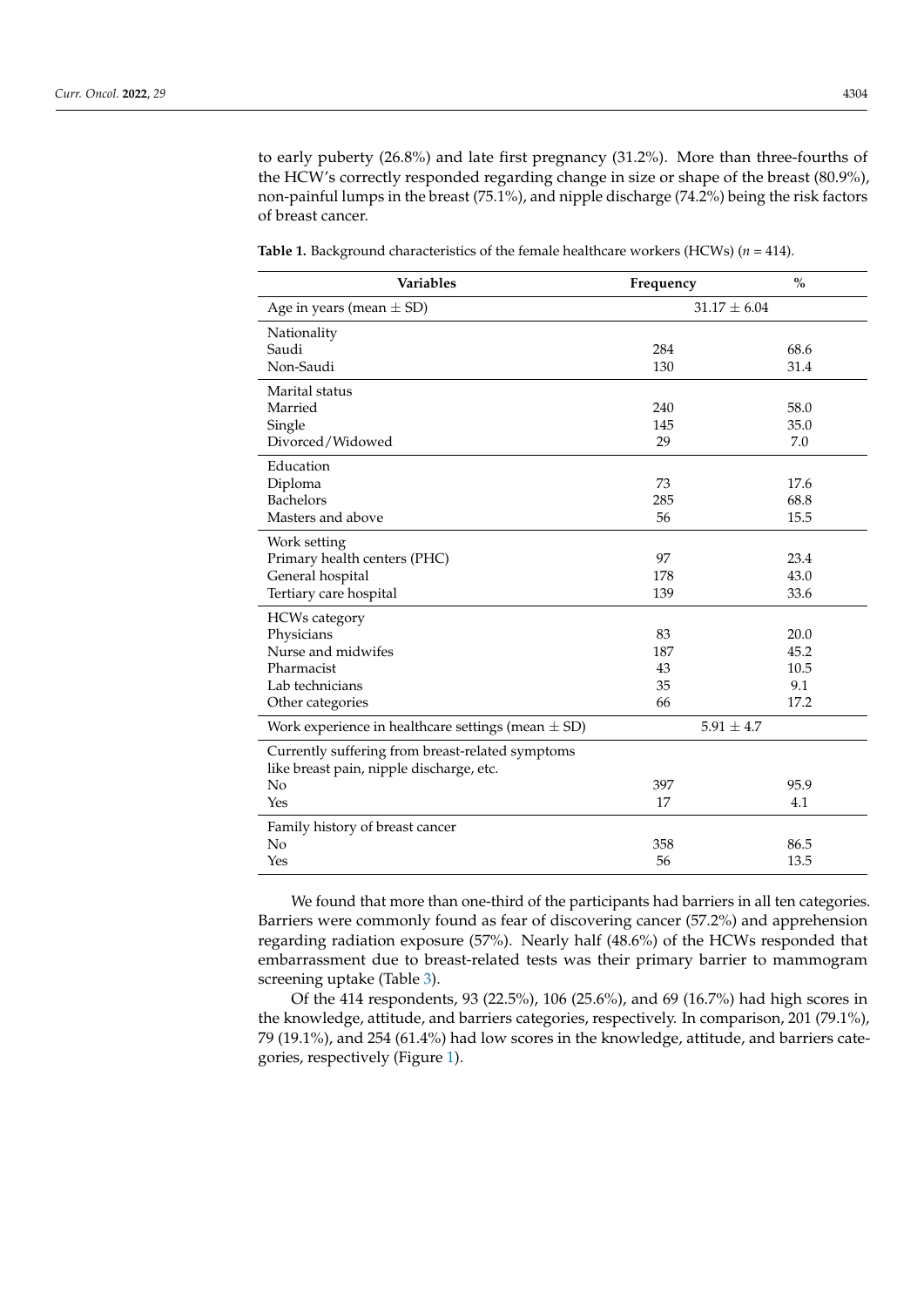| No/Do Not Know                        | Yes                | No/Do Not Know |  |
|---------------------------------------|--------------------|----------------|--|
|                                       | $n\left(\%\right)$ | $n\ (\%)$      |  |
| Risk factors                          |                    |                |  |
| Age-Women with age 35 years or older  | 249 (60.1)         | 165 (39.9)     |  |
| First pregnancy after 30 years        | 129 (31.2)         | 285 (68.8)     |  |
| Early puberty                         | 111 (26.8)         | 303 (73.2)     |  |
| Late menopause                        | 151 (36.5)         | 263 (63.5)     |  |
| Women who do not breastfeed           | 216 (52.2)         | 198 (47.8)     |  |
| Obesity                               | 202 (48.8)         | 212 (51.2)     |  |
| Family history of breast cancer       | 327 (79.0)         | 87 (21.0)      |  |
| Lack of physical activity             | 170 (41.1)         | 244 (58.9)     |  |
| Smoking                               | 274 (66.2)         | 140 (33.8)     |  |
| Hormone therapy                       | 271 (65.5)         | 143 (34.5)     |  |
| Symptoms                              |                    |                |  |
| Non-painful lumps in the breast       | 311 (75.1)         | 103 (24.9)     |  |
| Breast redness or change in color     | 283 (68.4)         | 131 (31.6)     |  |
| Nipple discharge                      | 307 (74.2)         | 107(25.8)      |  |
| Severe weight loss                    | 213 (51.4)         | 201 (48.6)     |  |
| Axillary lymph node enlargement       | 323 (78.0)         | 91(22.0)       |  |
| Change in size or shape of the breast | 335 (80.9)         | 79 (19.1)      |  |

<span id="page-5-0"></span>**Table 2.** Participants knowledge regarding breast cancer risk factors and symptoms (*n* = 414).

<span id="page-5-1"></span>**Table 3.** Barriers towards uptake of mammogram screening among the participants ( $n = 414$ ).

| <b>Barriers</b>                               | Yes<br>$n\ (\%)$ | No<br>$n\ (\%)$ |
|-----------------------------------------------|------------------|-----------------|
| Screening for breast cancer is not worthwhile | 142 (34.3)       | 272 (65.7)      |
| Apprehension regarding radiation exposure     | 236(57.0)        | 178 (43.0)      |
| Fear of pain related to clinical examination  | 231 (55.8)       | 183 (44.2)      |
| Mammogram is not important                    | 133(32.1)        | 282 (67.9)      |
| Embarrassment due to breast-related tests     | 201 (48.6)       | 213(51.4)       |
| Fear to discover cancer                       | 237 (57.2)       | 177 (42.8)      |
| Cancer has no cure                            | 136 (32.9)       | 278 (67.1)      |
| The test may be rejected by the family        | 148 (35.7)       | 266 (64.3)      |
| No family history of breast cancer            | 154 (37.2)       | 260(62.8)       |
| Fear of not knowing the procedure             | 203 (49.0)       | 211(51.0)       |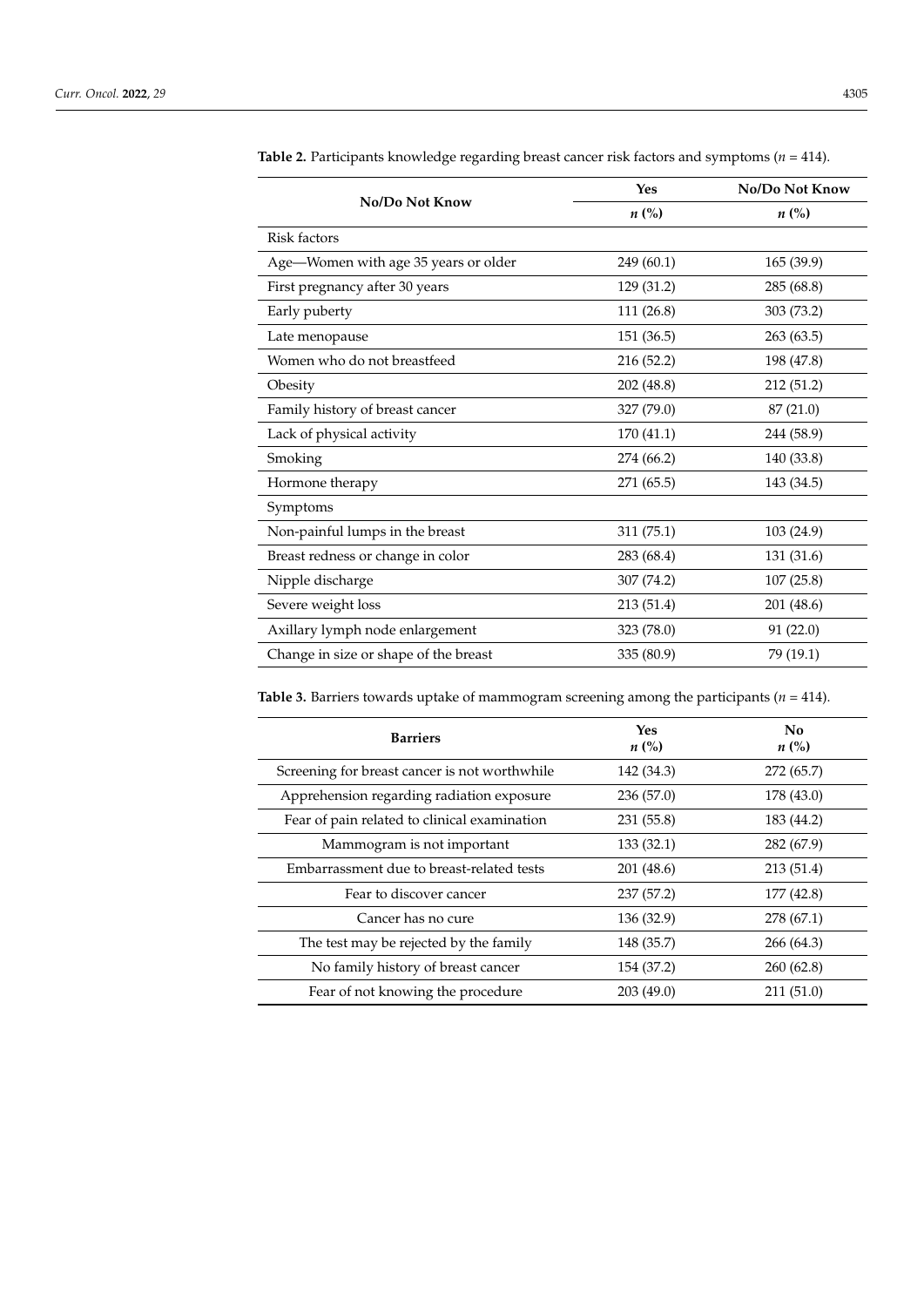<span id="page-6-0"></span>

**Figure 1.** Knowledge, attitude, and barrier categories. **Figure 1.** Knowledge, attitude, and barrier categories.

graphic characteristics of the participating HCWs. Firstly, the univariate analysis was performed to compare each exposure (independent) variable with the knowledge subscales, and then, binomial logistic (multivariate analysis) were performed after adjusted with other covariables. In the univariate analysis, the characteristics that were significantly associated with the knowledge subcategories were age group (ref: up to 30 years:  $OR = 1.68$ , 95% CI = 1.06–2.67, *p* = 0.038), nationality (ref: Saudi: OR = 2.60, 95% CI = 1.62–4.19, *p* = 0.001), education (ref: diploma holders: OR = 2.96, 95% CI = 1.53-4.10, *p* = 0.001), HCWs category (ref: other categories: OR =  $6.31$ ,  $95\%$  CI =  $4.91-8.10$ ,  $p = 0.001$ ), and family history of breast cancer (ref: no: OR = 1.93, 95% CI = 1.07–3.34,  $p = 0.037$ ). The binomial logistic regression revealed only the following two characteristics were significantly associated with knowledge subscales, namely education status (ref: diploma holders: Adjusted OR  $(AOR) = 2.47$ , 95% CI = 1.54–4.53,  $p = 0.001$ ) and HCW category (ref: other categories:  $AOR = 4.11, 95\% \text{ CI} = 2.86 - 5.76, p = 0.017.$ Table [4](#page-7-0) shows the association between the knowledge subcategories and sociodemo-

Attitude subcategories and their association with sociodemographic characteristics significantly associated with nationality (ref: Saudi: AOR = 1.34, 95% CI = 1.02-1.63,  $p = 0.017$ ) and family history of breast cancer (ref: no: AOR = 2.73, 95% CI = 1.89–6.14, **between independent variables and attitude subcategories.** p = 0.001). However, logistic regression analysis did not reveal any significant association are depicted in Table [5.](#page-8-0) The univariate analysis found that attitude subcategories were

**(***n* **= 414) Low/Medium vs. Low/Medium vs.**  characteristics of the participated HCWs. The binomial logistic regression revealed that only **Table 6 shows the association between barriers subcategories and sociodemographic High High**  the following two characteristics were significantly associated with barriers subcategories: nationality (ref: Saudi: AOR = 1.66, 95% CI = 1.14–2.3, *p* = 0.015) and marital status (ref: married: AOR = 0.47, 95% CI = 0.28–0.69, *p* = 0.037). **(***n* **= 321) (***n* **= 93)**  married: AOR = 0.47, 95% CI = 0.28–0.69, *p* = 0.037). d:  $\overline{AOR} = 0.47$ ,  $95\%$  CI = 0.28–0.69,  $p = 0.037$ ).<br>  $\overline{O}$  the studied population, 66.2% were aware about the MOH, Saudi Arabia's recor

analysis, after adjusting with other covariables of the study, we found only age (ref: up to 30 years: OR =  $0.91$ ,  $95\%$  CI =  $0.83$ – $0.97$ ,  $p$  =  $0.030$ ) and HCWs categories (ref: other cate $p = 0.001$  for physicians) were significantly associated with the awareness regarding MOH, Saudi Arabia's recommendation for mammogram screening for breast cancer (Table [7\)](#page-10-0).<br>
The contract of the contract of the contract of the contract of the contract of the contract of the contract o Of the studied population, 66.2% were aware about the MOH, Saudi Arabia's recommendation for mammogram screening for breast cancer In the binomial logistic regression gories: OR = 1.83, 95% CI = 1.12–2.98, *p* = 0.001 for nurses and OR = 4.08, 95% CI = 3.01–5.79,

extraction between knowledge of the breast cancer risk factors and symptoms with the barriers towards uptake of mammogram screening (rho =  $-0.315$ ,  $p = 0.001$ ) (Table [8\)](#page-11-0).  $\mathcal{L}$  29  $\mathcal{L}$  1.01 (0.85–1.34) 0.01 (17.2) 1.01 (17.34) 0.81 The spearman's rank correlation test revealed a significant positive correlation between knowledge and attitude scores (rho =  $0.195$ ,  $p = 0.001$ ). In addition, we found a negative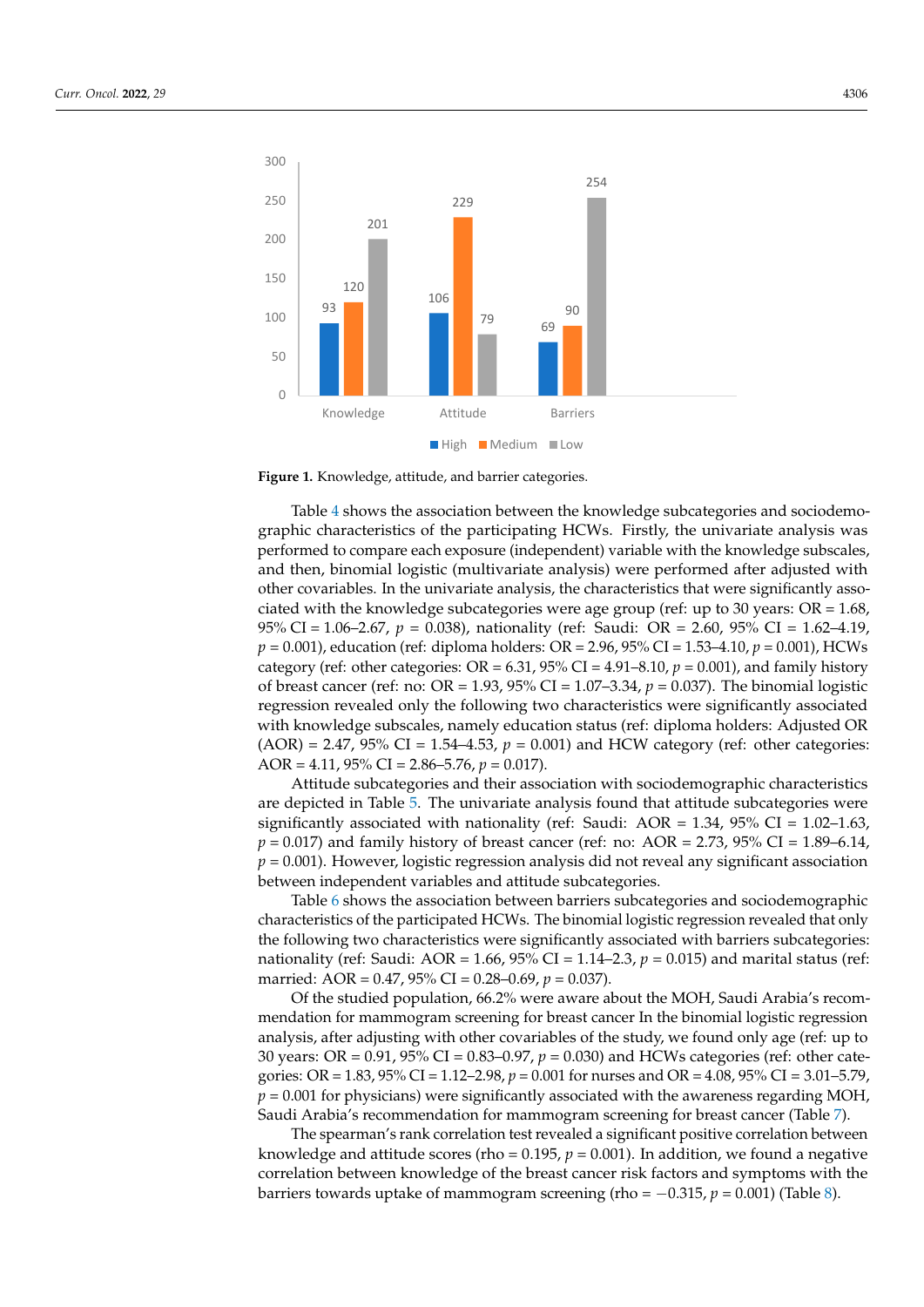<span id="page-7-0"></span>

| Characteristics                                                              | <b>Total HCWs</b><br>$(n = 414)$ | Knowledge                              |                                          | <b>Univariate Analysis</b><br>Low/Medium vs. High |                | Multivariate Analysis*<br>Low/Medium vs. High      |                |
|------------------------------------------------------------------------------|----------------------------------|----------------------------------------|------------------------------------------|---------------------------------------------------|----------------|----------------------------------------------------|----------------|
|                                                                              |                                  | Low/Medium $(n =$<br>321)<br>$n\ (\%)$ | High<br>$(n = 93)$<br>$n\left(\%\right)$ | Unadjusted or (95% CI)                            | $p$ -Value **  | Adjusted or (95% CI)                               | $p$ -Value **  |
| Age (years)<br>Up to $30$<br>Above 30                                        | 237<br>177                       | 193 (81.4)<br>128 (72.3)               | 44(18.6)<br>49 (27.7)                    | Ref<br>$1.68(1.06 - 2.67)$                        | 0.038          | Ref<br>$0.82(0.37-1.82)$                           | 0.622          |
| Nationality<br>Saudi<br>Non-Saudi                                            | 284<br>130                       | 236(83.1)<br>85(65.3)                  | 48(16.9)<br>45(34.6)                     | Ref<br>$2.60(1.62 - 4.19)$                        | 0.001          | Ref<br>$1.61(0.83 - 3.11)$                         | 0.159          |
| Marital status<br>Married<br>Single<br>Divorced/Widowed                      | 240<br>145<br>29                 | 179(74.6)<br>118 (81.4)<br>24 (82.8)   | 61(25.4)<br>27(18.6)<br>5(17.2)          | Ref<br>$0.67(0.40-1.13)$<br>$1.01(0.85-1.34)$     | 0.181<br>0.071 | $0.75(0.38-1.49)$<br>$0.86(0.24 - 3.01)$           | 0.408<br>0.809 |
| Education<br>Diploma<br>Bachelors<br>Masters and above                       | 73<br>285<br>56                  | 68 (93.2)<br>234(82.1)<br>19(33.9)     | 5(6.8)<br>51(17.9)<br>37(66.1)           | Ref<br>$1.85(1.12 - 2.91)$<br>$2.96(1.53 - 4.12)$ | 0.028<br>0.001 | Ref<br>$2.48(0.844 - 4.22)$<br>$2.47(1.54 - 4.53)$ | 0.099<br>0.001 |
| Work setting<br>PHC<br>General hospital<br>Tertiary care hospital            | 97<br>178<br>139                 | 68 (70.1)<br>146 (82.0)<br>107(77.0)   | 29 (29.9)<br>32(18.0)<br>32(23.0)        | Ref<br>$1.34(0.85 - 1.67)$<br>$0.87(0.63 - 1.82)$ | 0.384<br>0.165 | Ref<br>$0.56(0.37-1.16)$<br>$0.59(0.27-1.26)$      | 0.117<br>0.173 |
| <b>HCWs</b> category<br>Other categories<br>Nurse and midwifes<br>Physicians | 144<br>187<br>83                 | 130(90.3)<br>161(86.1)<br>30(36.1)     | 14 (9.7)<br>26(13.9)<br>53 (63.9)        | Ref<br>$1.51(0.75 - 2.99)$<br>$6.31(4.91 - 8.10)$ | 0.251<br>0.001 | Ref<br>$1.45(0.68 - 3.01)$<br>$4.11(2.86 - 5.76)$  | 0.334<br>0.017 |
| Work experience in<br>healthcare setting                                     |                                  | $5.91 \pm 4.7$                         |                                          | $1.054(1.01-1.10)$                                | 0.022          | $0.92(0.72 - 1.66)$                                | 0.083          |
| Family history of breast<br>cancer<br>No<br>Yes                              | 358<br>56                        | 284 (78.2)<br>37 (73.2)                | 74 (21.8)<br>19(26.8)                    | Ref<br>$1.93(1.07 - 3.34)$                        | 0.037          | Ref<br>$1.17(0.87 - 2.24)$                         | 0.071          |

**Table 4.** Binomial regression analysis between participants' socio-demographic characteristics and knowledge towards breast cancer (*n* = 414).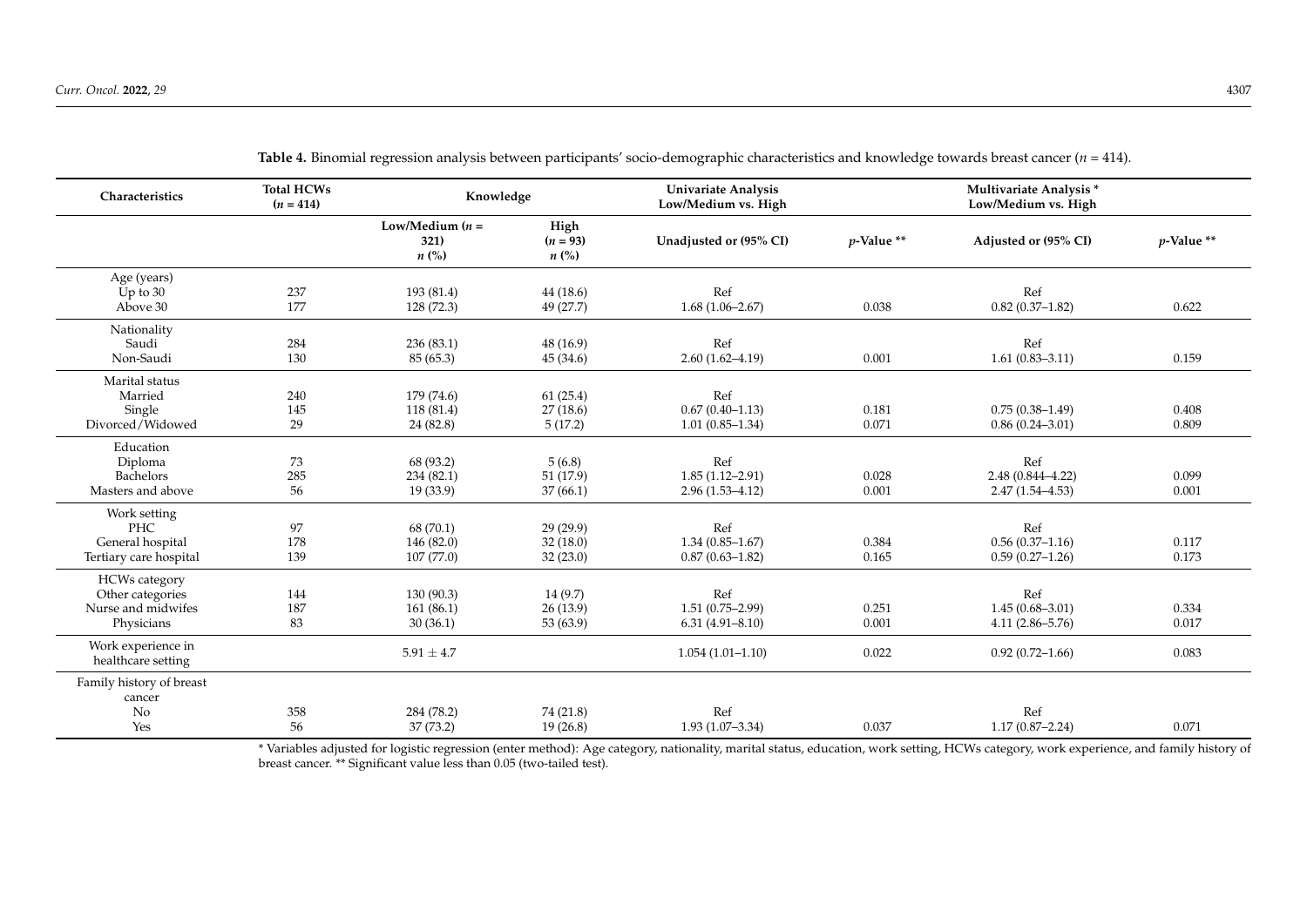<span id="page-8-0"></span>

| Characteristics                                                              | <b>Total HCWs</b><br>$(n = 414)$ | Attitude                               |                                           | <b>Univariate Analysis</b><br>Low/Medium vs. High |                | Multivariate Analysis *<br>Low/Medium vs. High    |                |
|------------------------------------------------------------------------------|----------------------------------|----------------------------------------|-------------------------------------------|---------------------------------------------------|----------------|---------------------------------------------------|----------------|
|                                                                              |                                  | Low/Medium<br>$(n = 308)$<br>$n\ (\%)$ | High<br>$(n = 106)$<br>$n\left(\%\right)$ | Unadjusted or (95% CI)                            | $p$ -Value **  | Adjusted or (95% CI)                              | $p$ -Value **  |
| Age (years)<br>Up to $30$<br>Above 30                                        | 237<br>177                       | 181 (76.4)<br>127 (71.8)               | 56(23.6)<br>50(28.2)                      | Ref<br>$1.29(0.82 - 1.98)$                        | 0.294          | Ref<br>$1.29(0.66 - 2.53)$                        | 0.452          |
| Nationality<br>Saudi<br>Non-Saudi                                            | 284<br>130                       | 215 (75.7)<br>93(71.5)                 | 69 (24.3)<br>37(28.5)                     | Ref<br>$1.34(1.02 - 1.63)$                        | 0.037          | Ref<br>$1.31(0.75 - 2.28)$                        | 0.348          |
| Marital status<br>Married<br>Single<br>Divorced/Widowed                      | 240<br>145<br>29                 | 179 (74.6)<br>110(110)<br>19(65.5)     | 61(25.4)<br>35(24.1)<br>10(34.5)          | Ref<br>$0.93(0.68 - 1.51)$<br>$1.54(0.58-2.68)$   | 0.783<br>0.188 | Ref<br>$0.96(0.54 - 1.72)$<br>$1.57(0.65 - 3.57)$ | 0.469<br>0.340 |
| Education<br>Diploma<br>Bachelors<br>Masters and above                       | 73<br>285<br>56                  | 56 (76.7)<br>215 (75.4)<br>37(66.1)    | 17(23.3)<br>70(24.6)<br>19(33.9)          | Ref<br>$1.07(0.79 - 1.67)$<br>$1.69(0.78 - 3.68)$ | 0.092<br>0.187 | Ref<br>$1.03(0.52 - 2.06)$<br>1.21(3.23)          | 0.359<br>0.699 |
| Work setting<br>PHC<br>General hospital<br>Tertiary care hospital            | 97<br>178<br>139                 | 70 (72.2)<br>125(70.2)<br>113(81.3)    | 27(27.8)<br>53 $(29.8)$<br>26(18.7)       | Ref<br>$1.10(0.64 - 1.90)$<br>$0.59(0.42 - 1.43)$ | 0.531<br>0.103 | Ref<br>$1.94(0.67 - 2.13)$<br>$0.58(0.38-1.12)$   | 0.547<br>0.104 |
| <b>HCWs</b> category<br>Other categories<br>Nurse and midwifes<br>Physicians | 144<br>187<br>83                 | 106(73.6)<br>148 (79.1)<br>54(65.1)    | 38 (26.4)<br>39(20.9)<br>29(34.9)         | Ref<br>$0.74(0.44 - 1.23)$<br>$1.49(0.84 - 2.69)$ | 0.245<br>0.184 | Ref<br>$0.71(0.41 - 1.24)$<br>$1.36(0.65 - 2.86)$ | 0.227<br>0.421 |
| Work experience in<br>healthcare setting                                     |                                  | $5.91 \pm 4.7$                         |                                           | $1.01(0.96 - 1.12)$                               | 0.967          | $0.96(0.86 - 1.03)$                               | 0.092          |
| Family history of breast<br>cancer<br>No<br>Yes                              | 358<br>56                        | 281 (78.5)<br>27(48.2)                 | 77(21.5)<br>29(51.8)                      | Ref<br>$3.73(1.89 - 6.14)$                        | 0.001          | Ref<br>$1.28(0.42 - 2.88)$                        | 0.661          |

**Table 5.** Binomial regression analysis between participants' socio-demographic characteristics and attitude towards breast cancer (*n* = 414).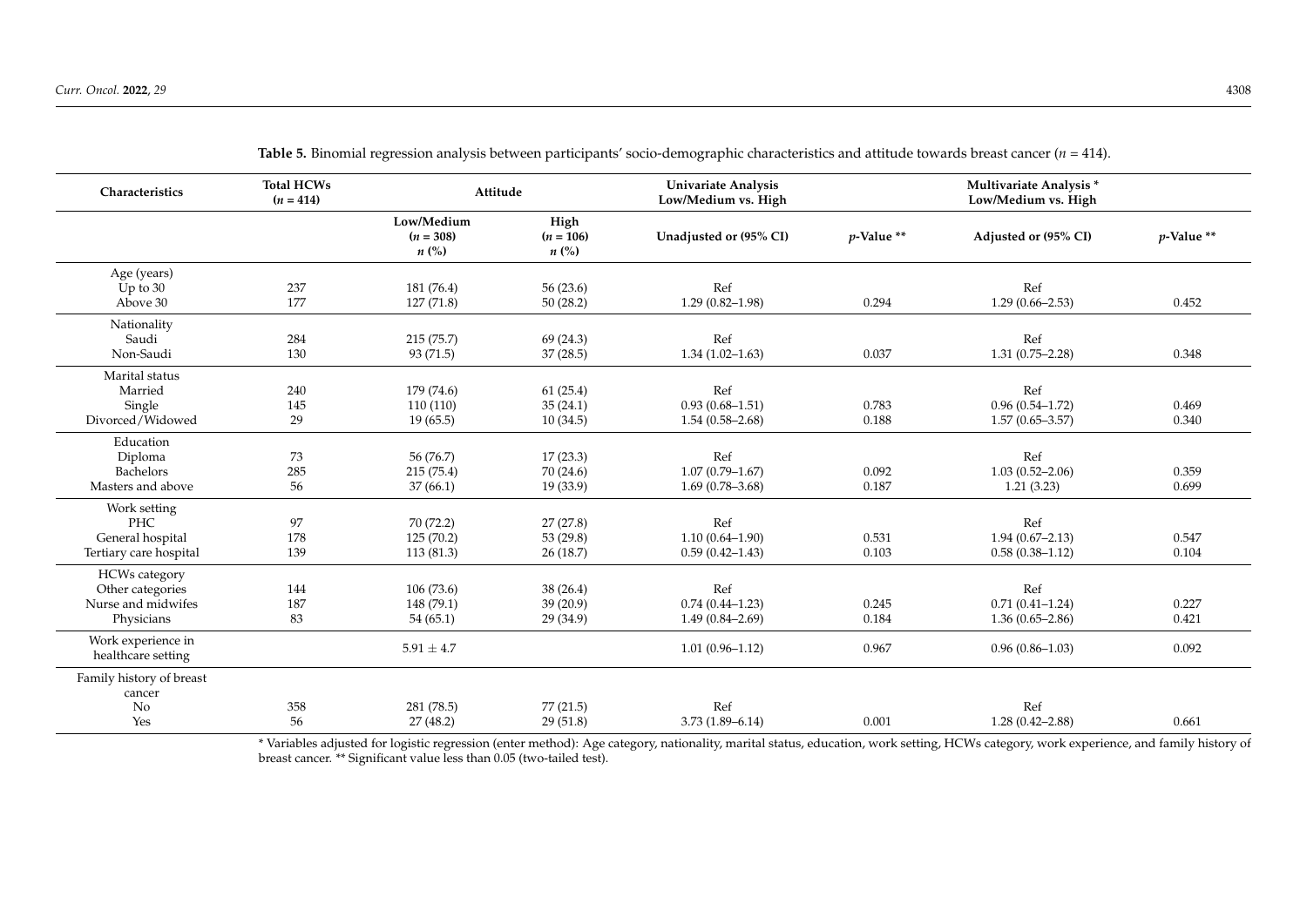<span id="page-9-0"></span>

| Characteristics                                                              | <b>Total HCWs</b><br>$(n = 414)$ |                                    | <b>Barriers</b>                                 | <b>Univariate Analysis</b><br>Low/Medium vs. High |                | Multivariate Analysis *<br>Low/Medium vs. High    |                |
|------------------------------------------------------------------------------|----------------------------------|------------------------------------|-------------------------------------------------|---------------------------------------------------|----------------|---------------------------------------------------|----------------|
|                                                                              |                                  | High<br>$(n = 160)$<br>$n\ (\%)$   | Low/Medium<br>$(n = 254)$<br>$n\left(\%\right)$ | Unadjusted or (95% CI)                            | $p$ -Value **  | Adjusted or (95% CI)                              | $p$ -Value **  |
| Age (years)<br>Up to $30$<br>Above 30                                        | 237<br>177                       | 94 (39.7)<br>66 (37.3)             | 143(60.3)<br>111(62.7)                          | Ref<br>$1.12(0.74 - 1.65)$                        | 0.624          | Ref<br>$0.79(0.53 - 1.39)$                        | 0.969          |
| Nationality<br>Saudi<br>Non-Saudi                                            | 284<br>130                       | 121(42.6)<br>39(30.0)              | 163(57.4)<br>91(70.0)                           | Ref<br>$2.73(2.11 - 3.68)$                        | 0.005          | Ref<br>$1.66(1.14-2.32)$                          | 0.015          |
| Marital status<br>Married<br>Single<br>Divorced/Widowed                      | 240<br>145<br>29                 | 79 (32.9)<br>66 (45.5)<br>15(51.7) | 161(67.1)<br>79 (54.5)<br>14(48.3)              | Ref<br>$0.59(0.39 - 0.76)$<br>$0.46(0.31-0.59)$   | 0.014<br>0.049 | Ref<br>$0.47(0.28 - 0.69)$<br>$0.48(0.21 - 1.08)$ | 0.037<br>0.076 |
| Education<br>Diploma<br>Bachelors<br>Masters and above                       | 73<br>285<br>56                  | 33(45.2)<br>114 (40.0)<br>13(23.2) | 40(54.8)<br>171 (60.0)<br>43(66.8)              | Ref<br>$1.24(0.74 - 2.01)$<br>$2.73(1.27 - 4.91)$ | 0.420<br>0.011 | Ref<br>$1.01(0.56 - 1.85)$<br>$1.55(0.59 - 3.05)$ | 0.969<br>0.369 |
| Work setting<br><b>PHC</b><br>General hospital<br>Tertiary care hospital     | 97<br>178<br>139                 | 39 (40.2)<br>71 (39.9)<br>50(36.0) | 58 (59.8)<br>107(60.1)<br>89 (64.0)             | Ref<br>$(0.61 - 1.68)$<br>$1.20(0.70-2.04)$       | 0.959<br>0.509 | Ref<br>$1.07(0.63 - 1.83)$<br>$1.16(0.64 - 2.09)$ | 0.808<br>0.625 |
| <b>HCWs</b> category<br>Other categories<br>Nurse and midwifes<br>Physicians | 144<br>187<br>83                 | 64 (44.4)<br>75(40.1)<br>21(25.3)  | 80(55.6)<br>112 (59.9)<br>62 (74.7)             | Ref<br>$1.20(0.77-1.86)$<br>$2.36(1.30-4.28)$     | 0.428<br>0.015 | Ref<br>$0.58(0.28 - 1.19)$<br>$0.58(0.28 - 1.21)$ | 0.139<br>0.148 |
| Work experience in<br>healthcare setting                                     |                                  | $5.91 \pm 4.7$                     |                                                 | $0.99(0.95-1.03)$                                 | 0.675          | $0.94(0.89 - 1.01)$                               | 0.068          |
| Family history of breast<br>cancer<br>No<br>Yes                              | 358<br>56                        | 139 (38.8)<br>21(37.5)             | 219(61.2)<br>35(62.5)                           | Ref<br>$1.06(0.59 - 1.89)$                        | 0.850          | Ref<br>$1.04(0.57-1.92)$                          | 0.898          |

**Table 6.** Binomial regression analysis between participants' socio-demographic characteristics and barriers to uptake mammogram screening (*n* = 414).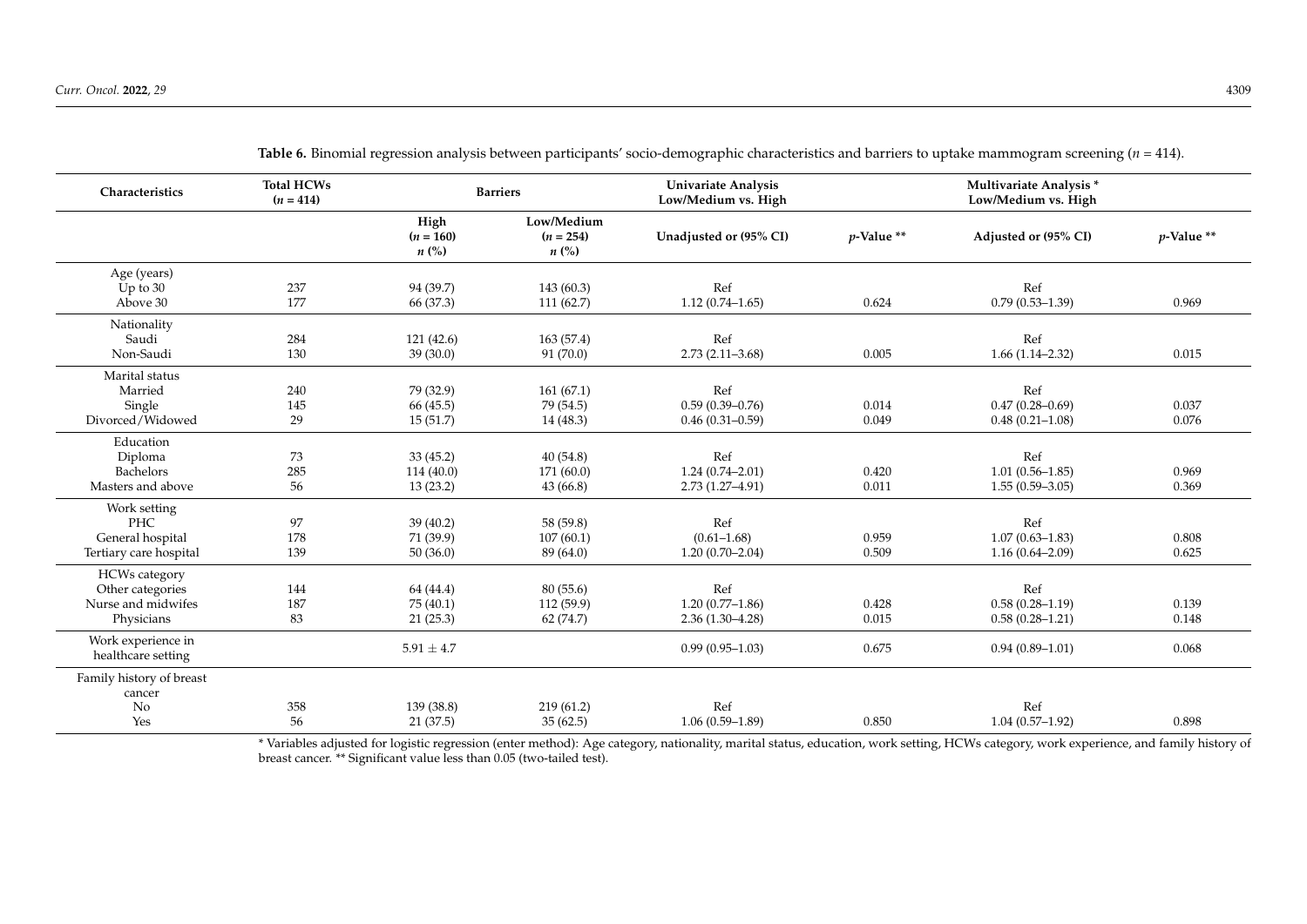<span id="page-10-0"></span>

| Characteristics          | <b>Total HCWs</b><br>$(n = 414)$ |                             | <b>Awareness Status</b>               | <b>Univariate Analysis</b><br>No vs. Yes |               | Multivariate Analysis *<br>No vs. Yes |               |
|--------------------------|----------------------------------|-----------------------------|---------------------------------------|------------------------------------------|---------------|---------------------------------------|---------------|
|                          |                                  | No $(n = 140)$<br>$n\ (\%)$ | Yes $(n = 274)$<br>$n\left(\%\right)$ | Unadjusted or (95% CI)                   | $p$ -Value ** | Adjusted or (95% CI)                  | $p$ -Value ** |
| Age (years)              |                                  |                             |                                       |                                          |               |                                       |               |
| Up to $30$               | 237                              | 93 (39.2)                   | 144 (60.8)                            | Ref                                      |               | Ref                                   |               |
| Above 30                 | 177                              | 47(26.6)                    | 130 (73.4)                            | $1.99(1.32 - 3.01)$                      | 0.001         | $0.81(0.66 - 0.94)$                   | 0.039         |
| Nationality              |                                  |                             |                                       |                                          |               |                                       |               |
| Saudi                    | 284                              | 111(39.1)                   | 173 (60.9)                            | Ref                                      |               | Ref                                   |               |
| Non-Saudi                | 130                              | 29(22.3)                    | 101(77.7)                             | $1.26(0.82 - 1.95)$                      | 0.292         | $0.85(0.51-1.44)$                     | 0.553         |
| Marital status           |                                  |                             |                                       |                                          |               |                                       |               |
| Married                  | 240                              | 66 (27.5)                   | 174 (72.5)                            | Ref                                      |               | Ref                                   |               |
| Single                   | 145                              | 60(41.4)                    | 85 (58.6)                             | $0.72(0.47 - 1.12)$                      | 0.148         | $1.13(0.66 - 1.84)$                   | 0.665         |
| Divorced/Widowed         | 29                               | 14(48.3)                    | 15(51.7)                              | $0.87(0.75 - 0.98)$                      | 0.010         | $0.75(0.52 - 1.46)$                   | 0.061         |
| Education                |                                  |                             |                                       |                                          |               |                                       |               |
| Diploma                  | 73                               | 23(31.5)                    | 50(68.5)                              | Ref                                      |               | Ref                                   |               |
| <b>Bachelors</b>         | 285                              | 110(38.6)                   | 175(61.4)                             | $0.79(0.46 - 1.37)$                      | 0.404         | $0.95(0.61 - 1.69)$                   | 0.133         |
| Masters and above        | 56                               | 7(12.5)                     | 49 (87.5)                             | $1.81(0.89 - 3.68)$                      | 0.102         | $1.30(0.71 - 2.77)$                   | 0.076         |
| Work setting             |                                  |                             |                                       |                                          |               |                                       |               |
| <b>PHC</b>               | 97                               | 25(25.8)                    | 72 (74.2)                             | Ref                                      |               | Ref                                   |               |
| General hospital         | 178                              | 62(34.8)                    | 116(65.2)                             | $0.81(0.49-1.35)$                        | 0.418         | $1.03(0.60 - 1.78)$                   | 0.521         |
| Tertiary care hospital   | 139                              | 53(38.1)                    | 86 (61.9)                             | $0.67(0.39-1.16)$                        | 0.153         | $0.88(0.48 - 1.61)$                   | 0.682         |
| <b>HCWs</b> category     |                                  |                             |                                       |                                          |               |                                       |               |
| Other categories         | 144                              | 73 (50.7)                   | 71 (49.3)                             | Ref                                      |               | Ref                                   |               |
| Nurse and midwifes       | 187                              | 56 (29.9)                   | 131(70.1)                             | $1.19(0.74 - 1.91)$                      | 0.479         | $1.01(0.62 - 1.69)$                   | 0.972         |
| Physicians               | 83                               | 11(13.3)                    | 72 (86.7)                             | $2.38(1.33 - 4.10)$                      | 0.003         | $2.12(1.35 - 3.18)$                   | 0.017         |
| Work experience in       |                                  |                             |                                       |                                          |               |                                       |               |
| healthcare setting       |                                  | $5.91 \pm 4.7$              |                                       | $1.06(1.02 - 1.12)$                      | 0.005         | $1.02(0.96 - 1.09)$                   | 0.487         |
| Family history of breast |                                  |                             |                                       |                                          |               |                                       |               |
| cancer                   |                                  |                             |                                       |                                          |               |                                       |               |
| No                       | 358                              | 120(33.5)                   | 238 (66.5)                            | Ref                                      |               | Ref                                   |               |
| Yes                      | 56                               | 20(35.7)                    | 36(64.3)                              | $1.12(0.72 - 2.91)$                      |               | $1.46(0.79 - 2.68)$                   | 0.223         |

**Table 7.** Binomial regression analysis between participants' socio-demographic characteristics and awareness on the MOH, Saudi Arabia's recommendation for mammogram screening for breast cancer  $(n = 414)$ .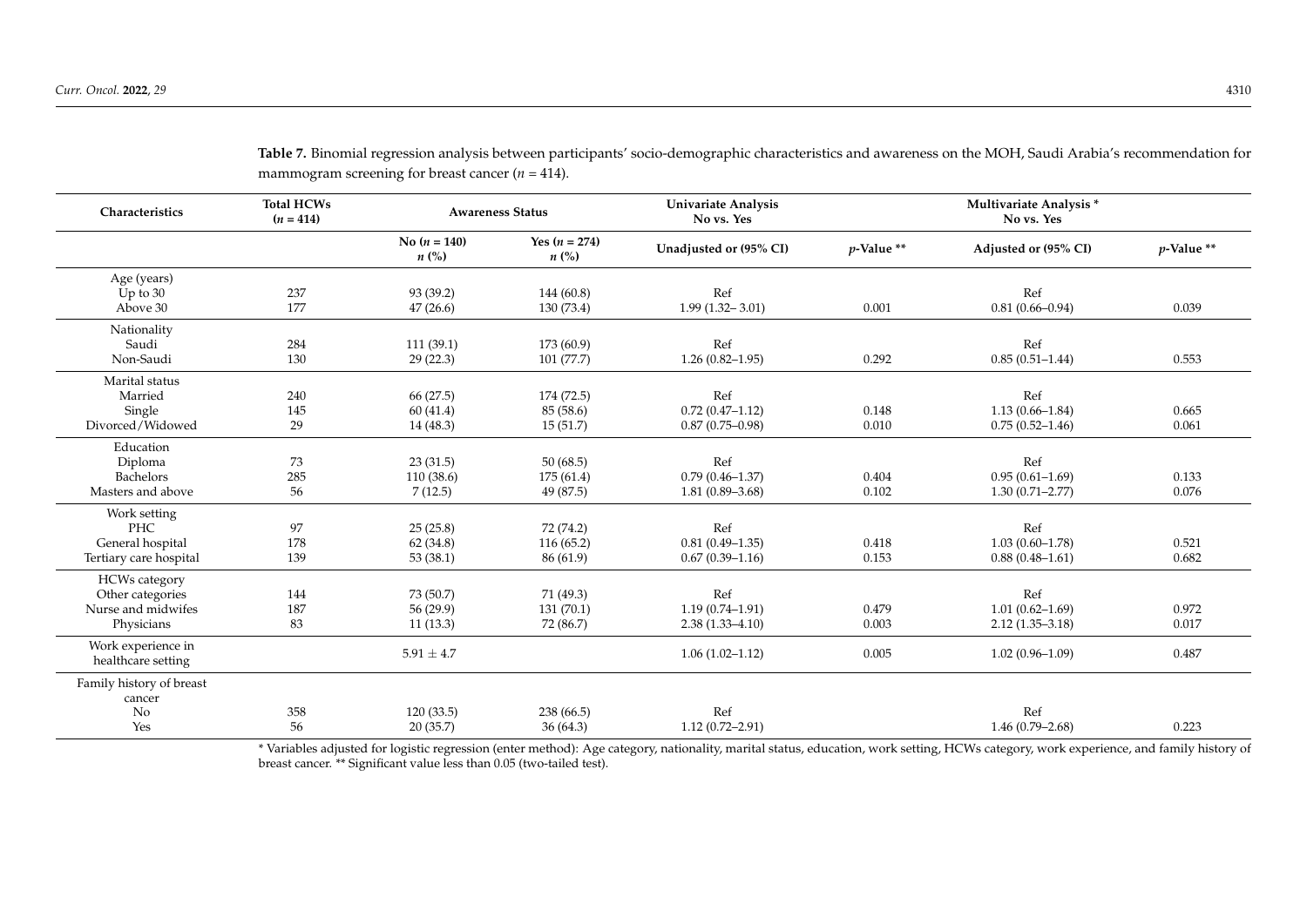| Variable           | Rho */p-Value ** |
|--------------------|------------------|
| Knowledge-Attitude | 0.195/0.001      |
| Knowledge–Barrier  | $-0.315/0.001$   |
| Attitude-Barrier   | 0.060/0.226      |

<span id="page-11-0"></span>**Table 8.** Correlation between knowledge, attitude, and barriers scores (Spearman's rank correlation).

\* Spearman's rank correlation coefficient, \*\* significant at 0.05 level (two-tailed).

#### **4. Discussion**

In spite of the availability of these programs, a low-level mammogram screening uptake was prevalent in all sectors of the population living in all provinces of the KSA. A study conducted in the KSA reported that among 1135 women aged 50 years and above, 92% never had mammogram screening [\[21\]](#page-14-8).

We conducted the current study among the 414 randomly selected different categories of HCWs. The present study found that a high proportion of the HCWs recognized family history and smoking as risk factors for developing breast cancer. In contrast, the lowest proportion of the participants reported early puberty, late menopause, and physical inactivity as risk factors. Similar to the current study findings, a study done by in Jordan found that female participants were highly aware of family history as a risk factor. However, only one-third recognized early puberty as a risk factor [\[12\]](#page-14-0). A recently conducted survey in the KSA found results in contrast to the present study. Another study done in 2020 found a lower proportion of their study participants was aware of these risk factors. The possible reason for this variation could be the difference in study settings and inclusion and exclusion criteria [\[16,](#page-14-4)[22\]](#page-14-9). Our study revealed that nearly half of the female HCWs had low knowledge of breast cancer risk factors and symptoms regarding overall knowledge categories. A study conducted in the Riyadh region of KSA among the healthcare professionals from a tertiary care center and another study conducted in a Nigerian urban city also found similar findings [\[22](#page-14-9)[,23\]](#page-14-10).

The binomial logistic regression analysis of the current study found that knowledge scores were significantly associated with age group, nationality, level of education, and HCWs categories. Similar to the current study findings, a survey conducted among the female primary HCWs found a significant association between knowledge with the HCWs' profession and education status [\[24\]](#page-14-11). The present study results revealed that only 25.2% of the HCWs had a high attitude towards breast cancer, and the attitude score was lower among the Saudi nationals than the expatriates. We could not find any other sociodemographic characteristic that was significantly associated with the attitude. Interestingly, in a Vietnam study, a higher proportion of females had a positive attitude towards breast cancer and related procedures [\[17\]](#page-14-12). The dissimilarities between our study and the later study are attributed to the variations in study settings, cultural characteristics, and the applied survey tools. A qualitative survey conducted in Australia reported that most of the participants had a positive perception of personalized mammogram screening, and more than 90% of them had undergone mammogram screening. The contrasting results could be due to differences in the screening model. In the KSA, the breast cancer early-detection program aims to enhance the awareness of mammogram screening through a mass approach. There is no personalized screening model available, as explored by an Australian study [\[25\]](#page-14-13). Even though the latter study was done in Australia, a personalized breast cancer screening model could be implemented in the KSA, where a well-established healthcare system is available as per the international standards.

Healthcare services utilization, including mammogram screening utilization by the public, is influenced by numerous barriers [\[16](#page-14-4)[,26–](#page-14-14)[28\]](#page-14-15). Our study revealed that more than one-third of the HCWs working in the MOH were not aware of the MOH, Saudi Arabia's recommendation for mammogram screening for breast cancer. Moreover, the present study demonstrated that fear of discovering cancer, apprehension regarding radiation exposure, and embarrassment due to breast-related tests were the common barriers to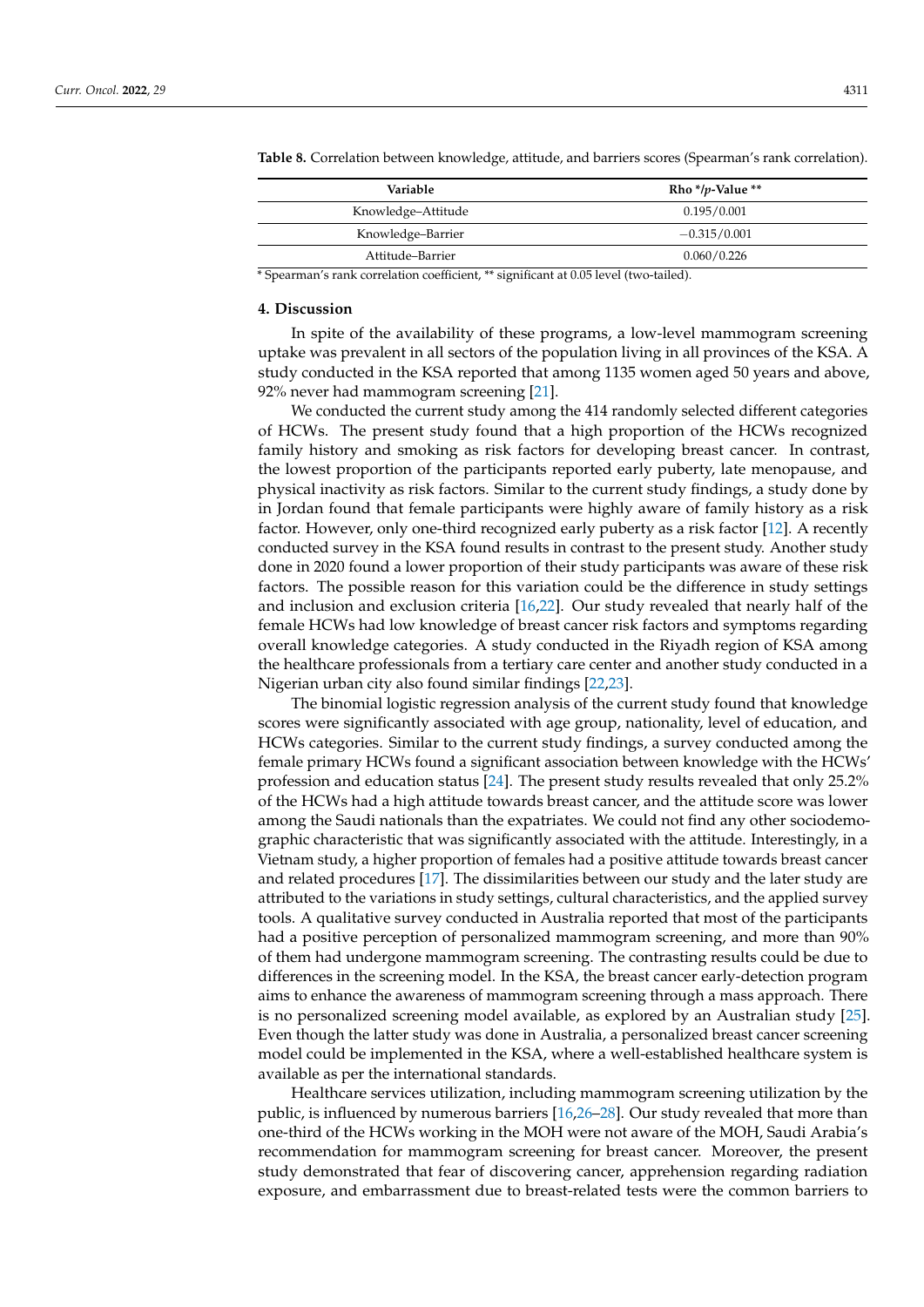mammogram screening uptake. Similar to the present study, some other studies conducted in the KSA and other Arab countries also reported that embarrassment due to breast examination, fear of discovering cancer, and fear of radiation were the common barriers faced by the women [\[16](#page-14-4)[,18\]](#page-14-5). In contrast, a survey conducted in 2022 among Spanish health professionals reported that workload and financial limitations were the common barriers they faced [\[29\]](#page-14-16). Another study reported that being busy and lack of perceived susceptibility were the significant barriers perceived by the female HCWs [\[27\]](#page-14-17). The possible differences in the results might be due to the conservative nature of societies in the KSA and other Arab countries. The current study found that the barriers to mammogram screening were significantly higher among Saudi nationals, divorced/widowers, diploma holders, and other HCWs categories such as pharmacists, lab technicians, and physiotherapists. Similar to our study findings, some other authors also found that lower education is one of the predictors of barriers to mammogram screening [\[16](#page-14-4)[,30\]](#page-14-18).

Health literacy is an individual's competence and knowledge to understand and make a proper decision on the health-related needs of them and others. A high level of health literacy and knowledge is critical for making a proper health-related decision [\[31](#page-14-19)[,32\]](#page-14-20). The research team attempted to find the correlation between the knowledge and attitude of the HCWs to the barriers to uptake of mammogram screening. The present study results suggest that HCWs' knowledge is negatively correlated with the barriers to uptake mammogram screening. The present study results are supported by a survey conducted in 2020 among Jordanian women [\[18\]](#page-14-5). In their study, more participants with a good knowledge of breast cancer reported having a mammogram than the participants with insufficient knowledge. In the KSA, the healthcare sciences curriculum is developed based on rapid change in the demography, pattern of disease, and health care needs. The healthcare students are taught about major public health problems relevant to global and local health needs. The traditional classroom learning is supplemented through additional programs such as community health activities and health promotion activities in the field. To keep up with the changing demands, the curriculum is constantly updated and incorporated into the healthcare sciences colleges' study plan [\[33\]](#page-14-21). Improvements to the current training program for the HCWs and curriculum that stresses the importance of the breast cancer prevention program might facilitate them to work with greater effectiveness and improve the uptake of screening mammography by the eligible women in the community [\[34](#page-14-22)[,35\]](#page-14-23).

The WHO Global Breast Cancer Initiatives is an essential collaboration formed in 2021 to empower women and reduce breast-cancer-related deaths by 2.5% and save 25 million lives by 2040. This aim can be achieved by raising awareness of breast cancer and the importance of early detection to the HCWs, as they play a central role in strengthening the existing healthcare system [\[36](#page-14-24)[,37\]](#page-14-25).

Based on the above-mentioned findings, it is recommended to develop evidence-based and target-oriented educational programs for the HCWs, which would empower them to educate the community regarding the risk factors of breast cancer and the importance of early detection. Additionally, concerned authorities may consider changing their strategies from a mass approach to a personalized risk assessment and screening method. Furthermore, a prospective study is warranted in other regions of the KSA to understand the region-specific training needs for the HCWs.

The research team conducted the current survey using the validated tool with an adequate sample size using the standard methodology. At the same time, certain constraints need to be considered during the interpretation of this survey's results. Firstly, this study design is cross-sectional and can find only the association, not the causation. Secondly, there is a possibility of bias due to self-reported studies present in this study. Thirdly, the present study assessed female HCWs' knowledge, attitude, and barriers, not the general population. Hence, the current study's findings may not be generalized to all sections of the KSA. Finally, we included only the HCWs working at the ministry of health, KSA. Nonetheless, the current research explored critical aspects of one of the significant global health issues to be addressed immediately.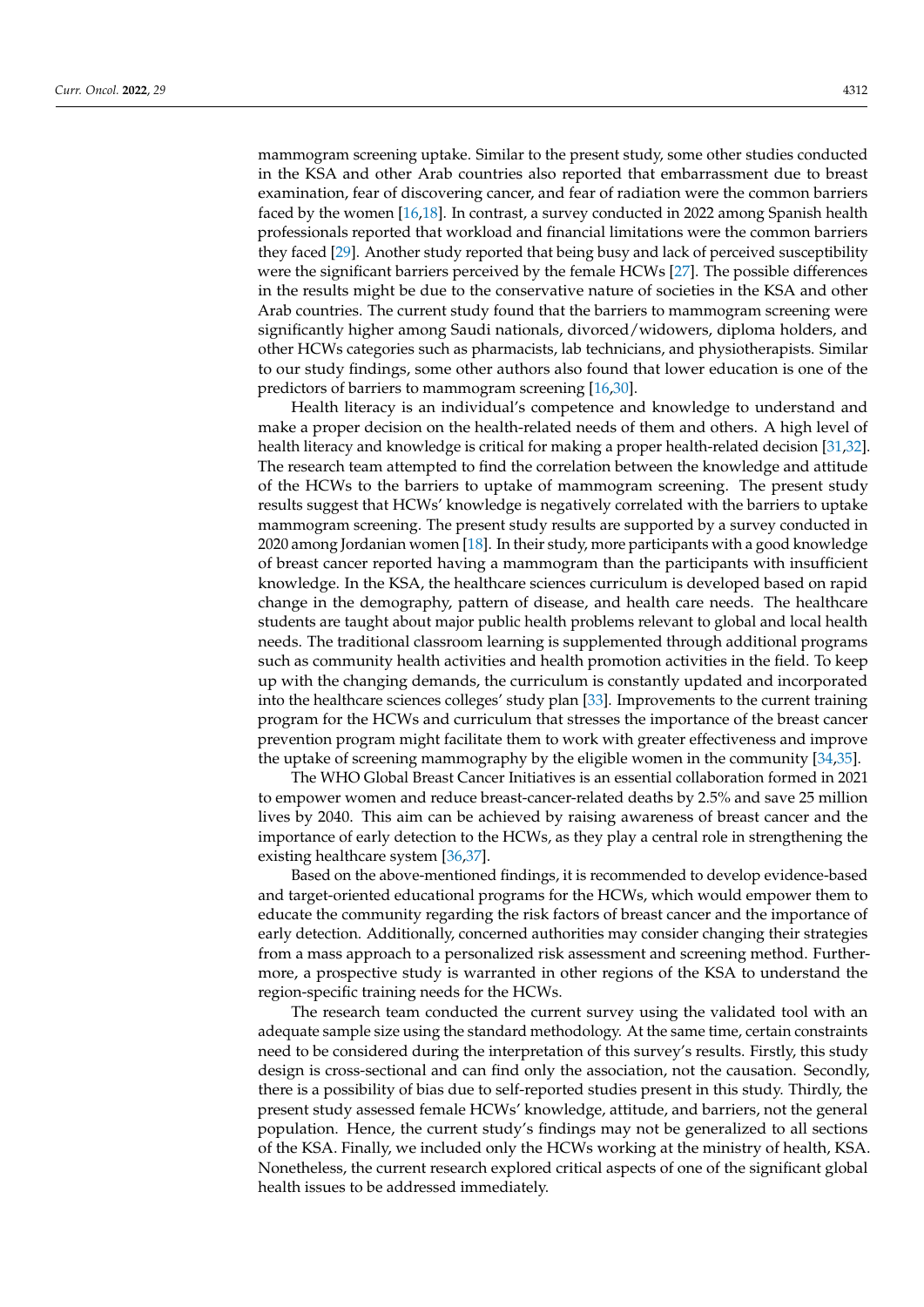# **5. Conclusions**

The present study depicted that the knowledge was significantly associated with age group, nationality, level of education, and HCWs categories. However, attitude was significantly associated only with the nationality of the HCW's. Overall, the knowledge and attitude among the northern Saudi HCWs were found to be inadequate. There were several barriers reported by the HCWs to utilizing the free mammogram services provided by the MOH, KSA, and these barriers correlated negatively with the HCW's knowledge of breast cancer. The need of the hour is to develop evidence-based and target-oriented educational programs for the HCWs, who in turn can play a pivotal role in educating the community regarding the risk factors of breast cancer and the importance of its early detection.

**Author Contributions:** Conceptualization, A.M.A., A.T., H.A., R.H.A. and F.A.W.; methodology, A.T., A.K.A., M.F.A., F.H.A., B.D.A. and A.M.A.; software, A.T., M.F.A. and A.S.A.; validation, A.T., A.S.A., A.M.A. and A.K.A.; formal analysis, A.K.A., F.A.W. and A.M.A.; investigation, A.S.A., R.H.A., F.H.A. and M.F.A.; resources, A.M.A. and M.F.A.; data curation, H.A., A.T., M.F.A. and F.A.W.; writing—original draft preparation, A.M.A., A.K.A., A.T., F.A.W. and H.A.; writing—review and editing, M.F.A., A.S.A., R.H.A., F.H.A. and M.F.A.; visualization, H.A.; supervision, M.F.A.; project administration, A.M.A., A.T. and F.A.W.; funding acquisition, A.M.A. All authors have read and agreed to the published version of the manuscript.

**Funding:** This research received no external funding.

**Institutional Review Board Statement:** The study was conducted in accordance with the Declaration of Helsinki and approved by the Aljouf regional research ethics committee, Qurayat health affairs, Ministry of Health, Saudi Arabia (approval number 126).

**Informed Consent Statement:** Informed consent was obtained from all subjects involved in the study.

**Data Availability Statement:** The data presented in this study are available on request from the corresponding author.

**Acknowledgments:** The authors would like to thank the Ministry of Health, Jouf health affairs for their cooperation in completing research.

**Conflicts of Interest:** The authors declare no conflict of interest.

# **References**

- <span id="page-13-0"></span>1. WHO. Breast Cancer. Available online: <https://www.who.int/news-room/fact-sheets/detail/breast-cancer> (accessed on 15 January 2021).
- <span id="page-13-1"></span>2. Ji, P.; Gong, Y.; Jin, M.L.; Hu, X.; Di, G.H.; Shao, Z.M. The Burden and Trends of Breast Cancer from 1990 to 2017 at the Global, Regional, and National Levels: Results From the Global Burden of Disease Study 2017. *Front. Oncol.* **2020**, *10*, 650. [\[CrossRef\]](http://doi.org/10.3389/fonc.2020.00650) [\[PubMed\]](http://www.ncbi.nlm.nih.gov/pubmed/32528870)
- <span id="page-13-2"></span>3. Global Burden of Disease 2019 Cancer Collaboration. Cancer Incidence, Mortality, Years of Life Lost, Years Lived With Disability, and Disability-Adjusted Life Years for 29 Cancer Groups From 2010 to 2019: A Systematic Analysis for the Global Burden of Disease Study 2019. *JAMA Oncol.* **2022**, *8*, 420–444. [\[CrossRef\]](http://doi.org/10.1001/jamaoncol.2021.6987) [\[PubMed\]](http://www.ncbi.nlm.nih.gov/pubmed/34967848)
- <span id="page-13-3"></span>4. Alkabban, F.M.; Ferguson, T. Breast Cancer. In *StatPearls*; StatPearls Publishing: Treasure Island, FL, USA, 2022.
- <span id="page-13-4"></span>5. CDC. What Are the Risk Factors for Breast Cancer? Available online: [https://www.cdc.gov/cancer/breast/basic\\_info/risk\\_](https://www.cdc.gov/cancer/breast/basic_info/risk_factors.htm) [factors.htm](https://www.cdc.gov/cancer/breast/basic_info/risk_factors.htm) (accessed on 10 January 2022).
- <span id="page-13-5"></span>6. Albeshan, S.M.; Alashban, Y.I. Incidence trends of breast cancer in Saudi Arabia: A joinpoint regression analysis (2004–2016). *J. King Saud Univ.-Sci.* **2021**, *33*, 101578. [\[CrossRef\]](http://doi.org/10.1016/j.jksus.2021.101578)
- <span id="page-13-6"></span>7. Alqahtani, W.S.; Almufareh, N.A.; Domiaty, D.M.; Albasher, G.; Alduwish, M.A.; Alkhalaf, H.; Almuzzaini, B.; Al-Marshidy, S.S.; Alfraihi, R.; Elasbali, A.M.; et al. Epidemiology of cancer in Saudi Arabia thru 2010–2019: A systematic review with constrained meta-analysis. *AIMS Public Health* **2020**, *7*, 679–696. [\[CrossRef\]](http://doi.org/10.3934/publichealth.2020053)
- <span id="page-13-7"></span>8. Reeves, R.A.; Kaufman, T. Mammography. In *StatPearls*; StatPearls Publishing: Treasure Island, FL, USA, 2022.
- <span id="page-13-8"></span>9. Ghodsi, Z.; Hojjatoleslami, S. Breast self examination and mammography in cancer screening: Women health protective behavior. *J. Prev. Med. Hyg.* **2014**, *55*, 46–49. [\[PubMed\]](http://www.ncbi.nlm.nih.gov/pubmed/25916019)
- <span id="page-13-9"></span>10. MOH. Breast Cancer Screening. Available online: [https://www.moh.gov.sa/en/HealthAwareness/Campaigns/Breastcancer/](https://www.moh.gov.sa/en/HealthAwareness/Campaigns/Breastcancer/Pages/ray.aspx) [Pages/ray.aspx](https://www.moh.gov.sa/en/HealthAwareness/Campaigns/Breastcancer/Pages/ray.aspx) (accessed on 21 January 2022).
- <span id="page-13-10"></span>11. MOH. Breast Cancer Early Detection (BCED). Available online: [https://www.moh.gov.sa/en/Ministry/Projects/breast-cancer/](https://www.moh.gov.sa/en/Ministry/Projects/breast-cancer/Pages/default.aspx) [Pages/default.aspx](https://www.moh.gov.sa/en/Ministry/Projects/breast-cancer/Pages/default.aspx) (accessed on 12 March 2022).